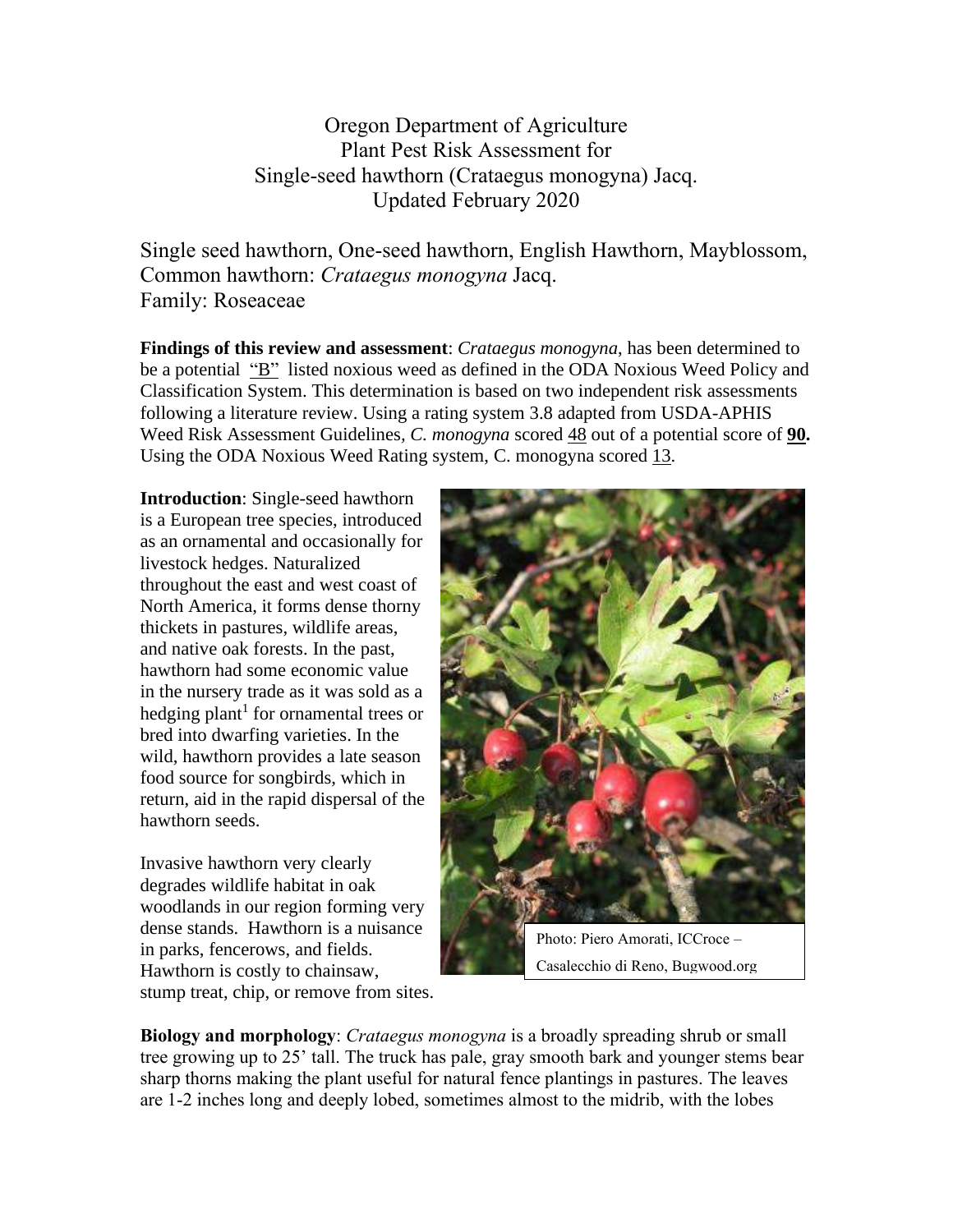spreading out like a birds foot. Flowers are produced in showy white clumps from late spring to early summer in corymbs of 5-25 blossoms; each flower is about 1 cm diameter. Pollinated flowers produce a haw, which is a small, oval, dark red fruit about 1 cm long, berry-like, but structurally a pome containing a single seed<sup>2</sup>. The plant has many garden forms and is capable of hybridizing with other species of Crataegus, including the native *C. douglasii* (Love and Feigen 1978); thus variation in characters is possible with hybridizing populations (Bossard, 2000). The plant is highly tolerant of waterlogged heavy clay soils in the winter and seasonally dry conditions in the summer.

**Reproduction and dispersal**: *Crataegus* produces a pulpy haw containing a hard, nondigestible seed, readily consumed by birds<sup>2</sup>. The seed passes through the gut unharmed and is deposited well away from the parent plant. Humans historically have been responsible for introducing the species into new regions and this practice may be continuing today.

| <b>Species</b>                                                             | Mechanical                                                                                                                                                                                                                                                                                                                                                                                                                                                                     | Chemical                                                                                                                                                                                                                                                                                                                                                                                                                                | <b>IPM</b> | Notes/Tips                                                                                                                                                                                                                                                                                                                                                                                                                                                                                                                                          |
|----------------------------------------------------------------------------|--------------------------------------------------------------------------------------------------------------------------------------------------------------------------------------------------------------------------------------------------------------------------------------------------------------------------------------------------------------------------------------------------------------------------------------------------------------------------------|-----------------------------------------------------------------------------------------------------------------------------------------------------------------------------------------------------------------------------------------------------------------------------------------------------------------------------------------------------------------------------------------------------------------------------------------|------------|-----------------------------------------------------------------------------------------------------------------------------------------------------------------------------------------------------------------------------------------------------------------------------------------------------------------------------------------------------------------------------------------------------------------------------------------------------------------------------------------------------------------------------------------------------|
| <b>English</b><br><b>Hawthorn</b><br>Aka.<br>single-<br>seeded<br>hawthorn | Pull small plants<br>(1" diameter) when<br>soil conditions<br>allow.<br>Mowing plants is<br>effective for<br>suppression only.<br>Plants that have<br>been repeatedly<br>mowed tend to<br>have a larger root<br>system,<br>decreasing<br>success with<br>pulling later.<br>Winching of whole<br>trees often needed<br>if ground<br>disturbance is not<br>an issue.<br>Girdling plants is<br>typically not<br>effective; plants<br>resprout from the<br>lateral root<br>system. | Use Glyphosate<br>(Round up) to<br>paint cut stems<br>of plants larger<br>than 1" diameter<br>in mid-late<br>summer/dry<br>season.<br>Cut stump<br>treatment using<br>oil based Garlon<br>or Vastlan at<br>30% mixed with<br>oil carrier.*<br>Basal bark spray<br>all around the<br>base of the tree<br>using a $1-5%$<br>mixture with<br>water.*<br>August is a good<br>time to spray the<br>resprouts.<br>Aminopyralid<br>(Milestone) |            | Resprouting is the biggest<br>challenge, so a well-timed<br>integrated mechanical<br>plus herbicide program is<br>advised.<br>Resprouting from stem or<br>lateral roots is almost a<br>given, regardless of the<br>method you choose.<br>Seed bank along fence<br>rows may be a problem.<br>Plan for multiple years of<br>treatment (e.g., 3 years of<br>spot spraying to control<br>resprouts and new<br>plants).(Aminopyralid)<br>In addition to spraying, EZ<br>ject lance applicators**<br>with imazapyr shells have<br>been used successfully. |

**Control**: Hawthorn Control Table from the IPM Guide for Common Weeds developed by the Western Invasives Network, revised winter of 2020.

\* glyphosate, imazapyr and Krenite may also suffice. \*\* Arbor Systems Inc.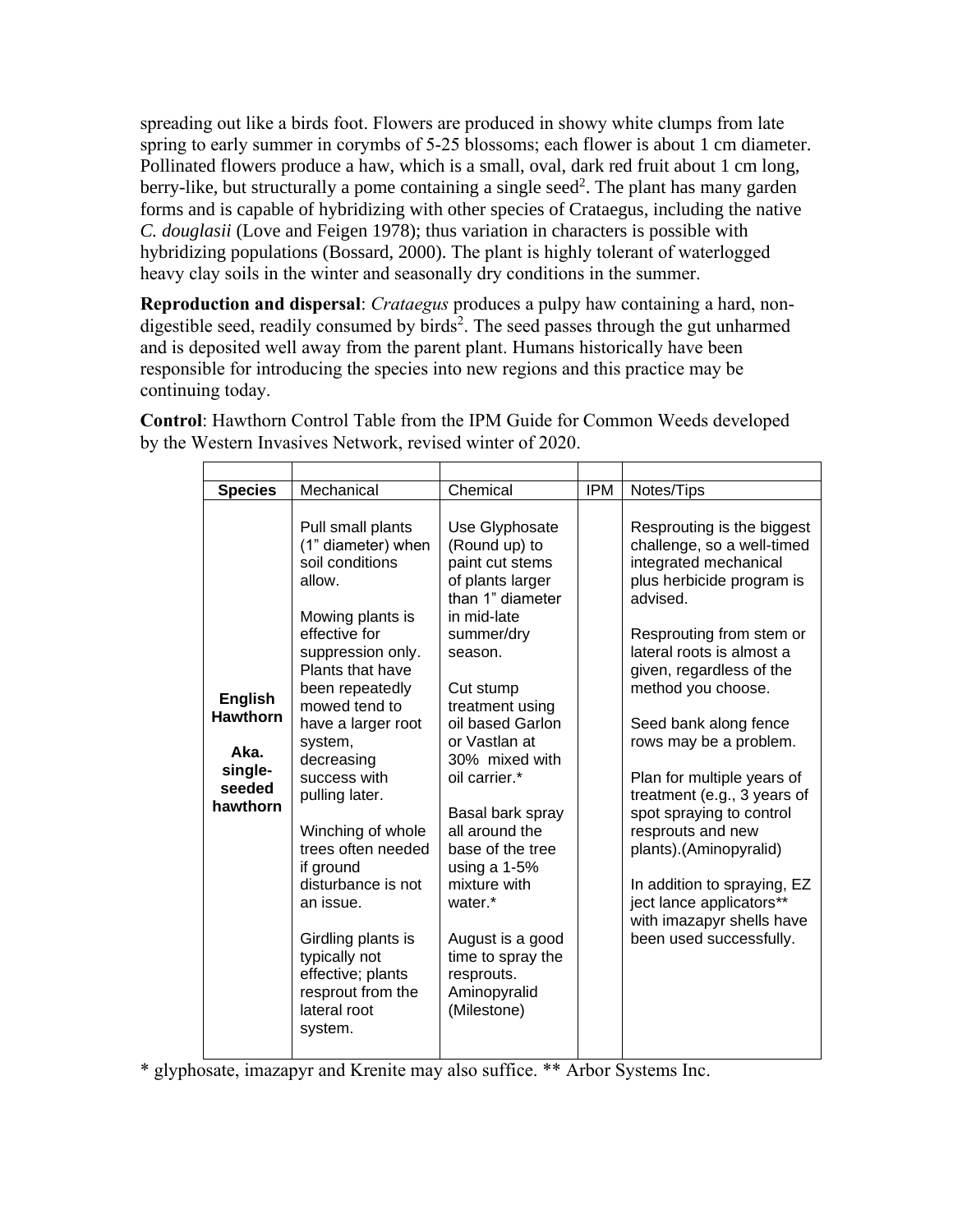Hawthorn is well adapted to grazing pressure by forming dense multi-trunk shrubs after repeat browsing. Large woody spines offer some degree of protection to the plants as only the more outer leaves and buds may get consumed. Stems that escape browsers form a vertical trunk creating a full tree.

Small machinery with good mowing/mulching capabilities can be used to mow down dense stands of hawthorn to a thick mulch layer, which provides suppression; foliar applications address resprouts in the spring and fall months (C. Pirosko, ODA witnessed demonstration areas utilizing this method in Douglas County in 2020).

Root and trunk suckering is problematic in manual and mechanical control. Unless the roots are removed, an herbicide application is necessary. Cut stump has been shown to be effective (Doug McCutchen, pers. comm. 2015; Tim Steber pers. comm. 2010) in large scale treatments for oak restoration while foliar treatments or weed wrenching are effective on smaller diameter plants (Bossard et al. 2000; Jed Calqahoun per comm. 2006). Bulldozing and winching often are utilized on very dense stands where severe disturbance can be tolerated. Though expensive per acre, this may be the only practical means to restore heavily invaded habitats.



Mechanical control: before and after photos: Ed Alverson, Lane County Parks

**Economic impact**: Douglas county hillside sheep operations experience losses in forage production and control expenses due to dense hawthorn growth (Larry Williams, Douglas County Weed Advisory Board, per. comm. 2014). Steep slopes and the size of infestations render many control options uneconomical. Further expansion of the problem will occur without intervention.

Furhter impacts of one-seeded hawthorn are experienced in oak forest restoration projects. Dense stands of hawthorn inhabit thousands of acres of white oak habitat and must be removed to allow for continued survival of oak trees. Removal costs are well in excess of \$2,500-\$2,656 per acre (Pers. Comm. Matt Gibbons 2015; Per. comm., Ed Alverson 2009) excluding the expense of tree and brush disposal. Single-seeded hawthorn is not a problem in grass seed or grain production or other intensive agricultural systems.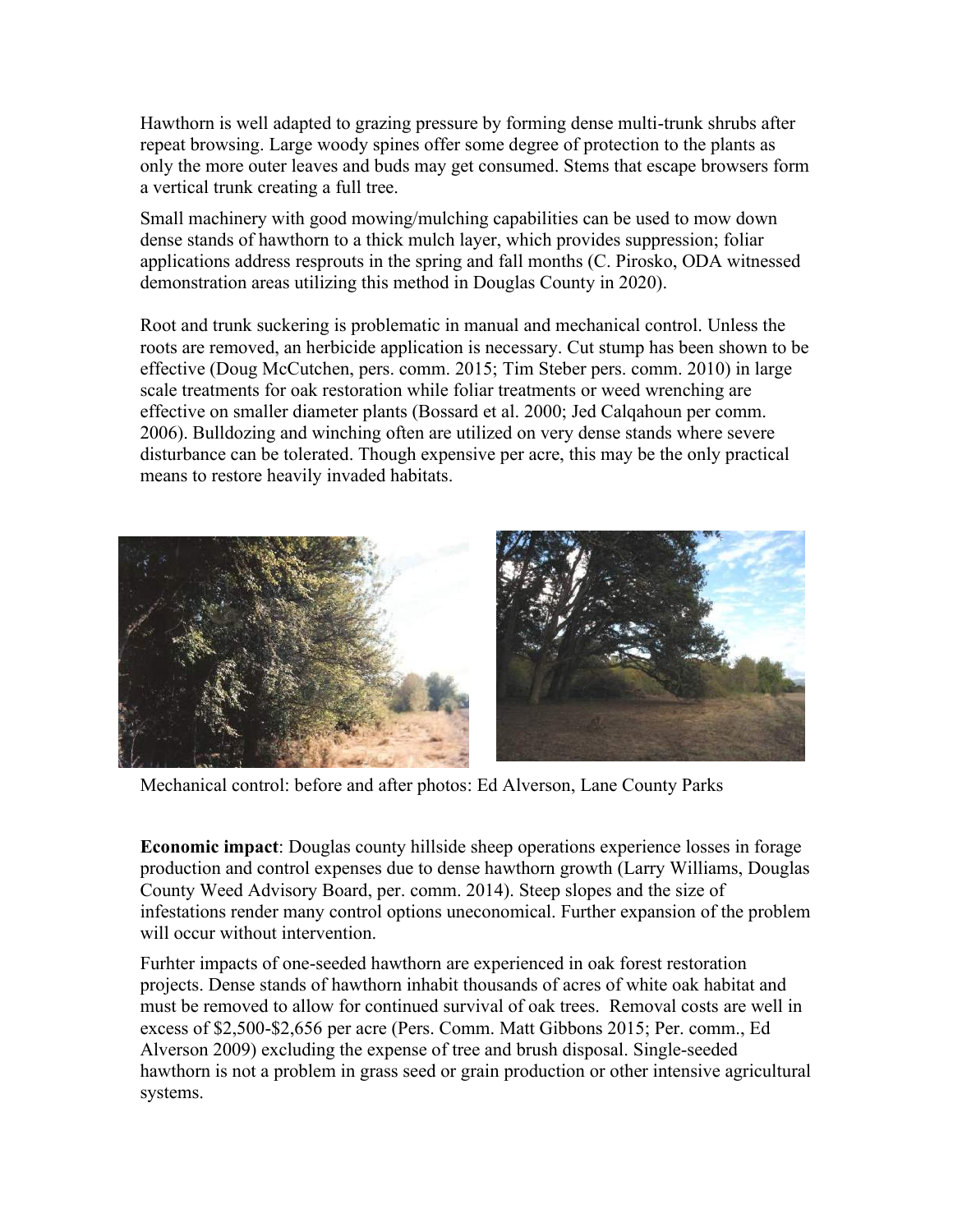**Positive economic attributes**: None identified. At one point, *Crataegun monogyna* was propagated extensively in the nursery production trade primarily for root stock material used in grafting. In the 2019 Oregon Association of Nurseries Guide, no nurseries were listed as producers or sellers of any single-seeded rootstock or cultivar.

**Environmental impact**: Thickets of single-seed hawthorn render rangeland and pasture ground in Douglas County useless (Douglas County Advisory Weed Board, 2014). "How do I get rid of single-seed hawthorn" is the number one question that the southwest ODA Noxious Weed Specialist receives when working with landowners in Douglas County (Pirosko, 2014). Single-seed forms dense thickets that alter the structure of the forest understory and make movement of large animals difficult. Some species of *Crataegus* contain hydrocyanic acid in the leaves, which is poisonous to cattle. However, the presence of this toxin in single-seed hawthorn is currently unknown (Parsons 1992).

In the San Juan Islands, hawthorn survives in a multitude of habitats, ranging from seasonally inundated wetlands to rocky, dry, sandy soils, to the middle of densely forested areas. It does best in open sunlight and deep soil areas. (pers. Comm. Doug McCutchen San Juan County Land Bank). Native Willamette Valley wetlands and oak groves are impacted from the invasion of woody understory trees including one-seeded hawthorn. Competition for available light, moisture, and space occur in oak forests, effecting survivability and reproduction of oaks. The removal of these understory trees favor the survival of older oaks and native forbs. In wetlands, hawthorns, wild pear, and Oregon ash convert open prairie to dense deciduous tree groves. Native prairie plants are often excluded from these forests.

One potential benefits of hawthorn is to songbirds. Ripe fruits (haws) hang on the tree well into winter providing a late season source of food for over-wintering birds. Birds may prefer its berries to those of native berried plants, including native hawthorn, and this may lead to local extirpation of the native species (Bossard, 2000).

**Long-term population trends due to climate change**: The adaptability of one-seeded hawthorn to a variety of soil and moisture conditions in a warming climate may allow this species to increase its range further north and east. Hybidzation with native hawthorns such as the *C. monogyna X C. suksdorfii* (Pers. Comm. Bruce Newhouse, 2009) cross in Oregon may enhance its capacity to handle colder winters throughout the west. In 2014, Bruce also shared the following: the introduced genes keep spreading in the population, and local native biodiversity is reduced and possibly lost. Native biodiversity occurs at the genetic level, as well as at the levels of individuals and populations. This is significant due to the loss of native plant genetics and potentially the loss of insects or fungi that have co-evolved with the plant over millennia. The hybrid C. monogyna x suksdorfii is so common that is has been named C. x cogswellii.

Native range: Europe, NW Africa and Western Asia<sup>2</sup>.

**Introduced range**: Australia, North America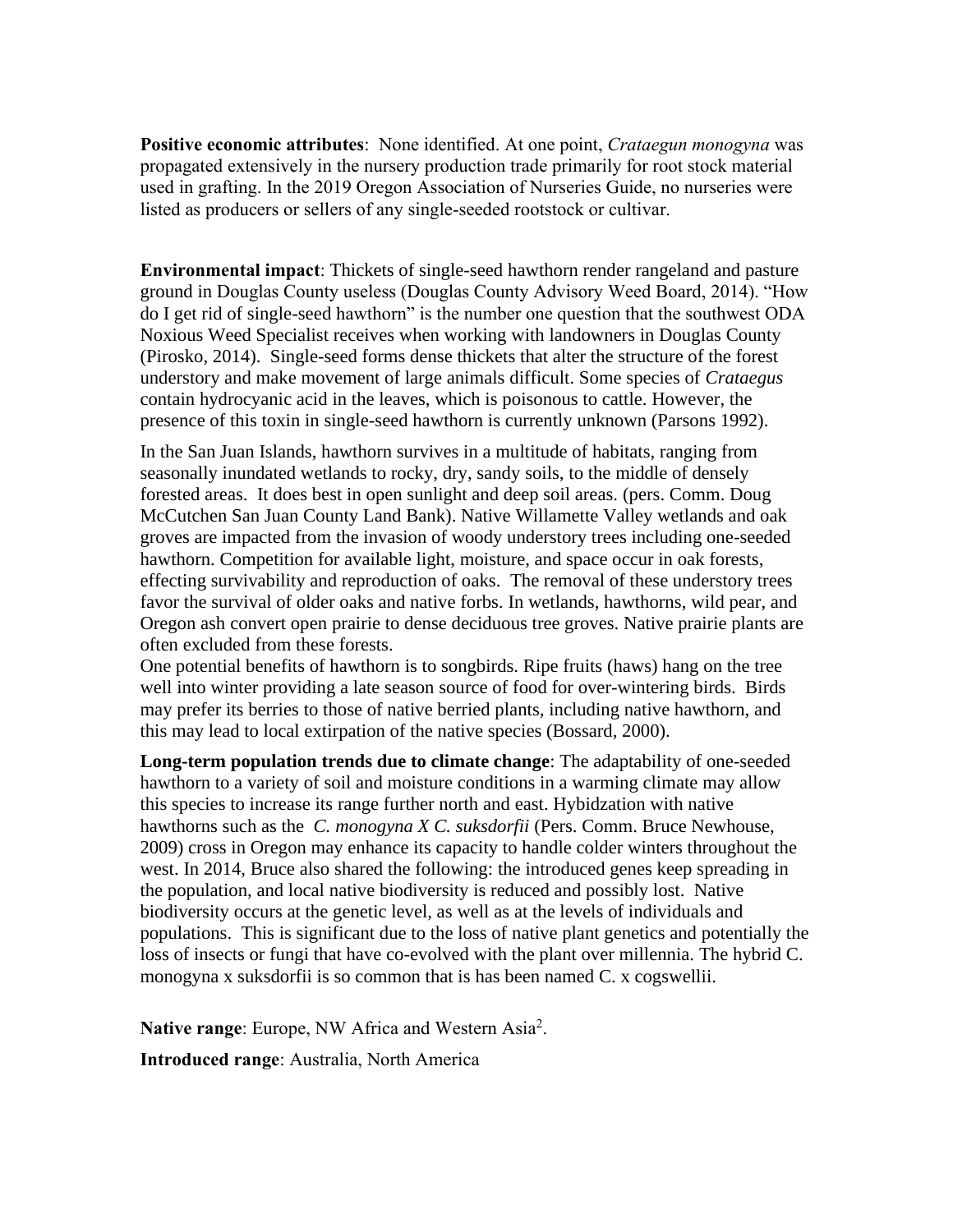#### **North American range:** see map

**Oregon Distribution**: In Western Oregon, the largest populations may be found in Douglas, Lane, Linn and Yamhill Counties (C. Pirosko, G. Miller ODA 2020). They are predominantly found in seasonally dry hillside pastures, seasonal wetland prairies and in oak forests. All other Western Oregon counties contain populations of single-seed hawthorn to some degree. It is feared that as the emeral ash borers kill off our native ash trees, single-seeded hawthorn may be the only species able to fill that wet/dry niche.



# **Noxious Weed Qualitative Risk Assessment**

Oregon Department of Agriculture Noxious Weed Qualitative Risk Assessment 3.8 Oregon Department of Agriculture

Common Name: English hawthorn Scientific Name: Cretaegus monogyna Family: Rosaceae

For use with plant species that occur or may occur in Oregon to determine their potential to become serious noxious weeds. For each of the following categories, select the number that best applies. Numerical values are weighted to increase priority categories over less important ones. Choose the best number that applies, intermediate scores can be used.

Total Score: 48 Risk Category: B

## GEOGRAPHICAL INFORMATION

| 1) 4      | <b>Invasive in Other Areas</b><br>Low- not known to be invasive elsewhere.<br>$\theta$                                           |  |  |  |  |
|-----------|----------------------------------------------------------------------------------------------------------------------------------|--|--|--|--|
|           | Known to be invasive in climates dissimilar to Oregon's current climates.                                                        |  |  |  |  |
|           | Known to be invasive in geographically similar areas.<br>6                                                                       |  |  |  |  |
| Comments: | Known to be invasive in both simlar and dissimilar climates nationwide.                                                          |  |  |  |  |
| 2)<br>4   | <b>Habitat Availability:</b> Are there susceptible habitats for this species and how<br>common or widespread are they in Oregon? |  |  |  |  |
|           | $Low$ – Habitat is very limited, usually restricted to a small watershed or part<br>1.                                           |  |  |  |  |
|           | of a watershed (e.g., tree fern in southern Curry County).                                                                       |  |  |  |  |
|           | Medium – Habitat encompasses $1/4$ or less of Oregon (e.g., oak<br>3                                                             |  |  |  |  |
|           | woodlands, coastal dunes, eastern Oregon wetlands, Columbia Gorge.                                                               |  |  |  |  |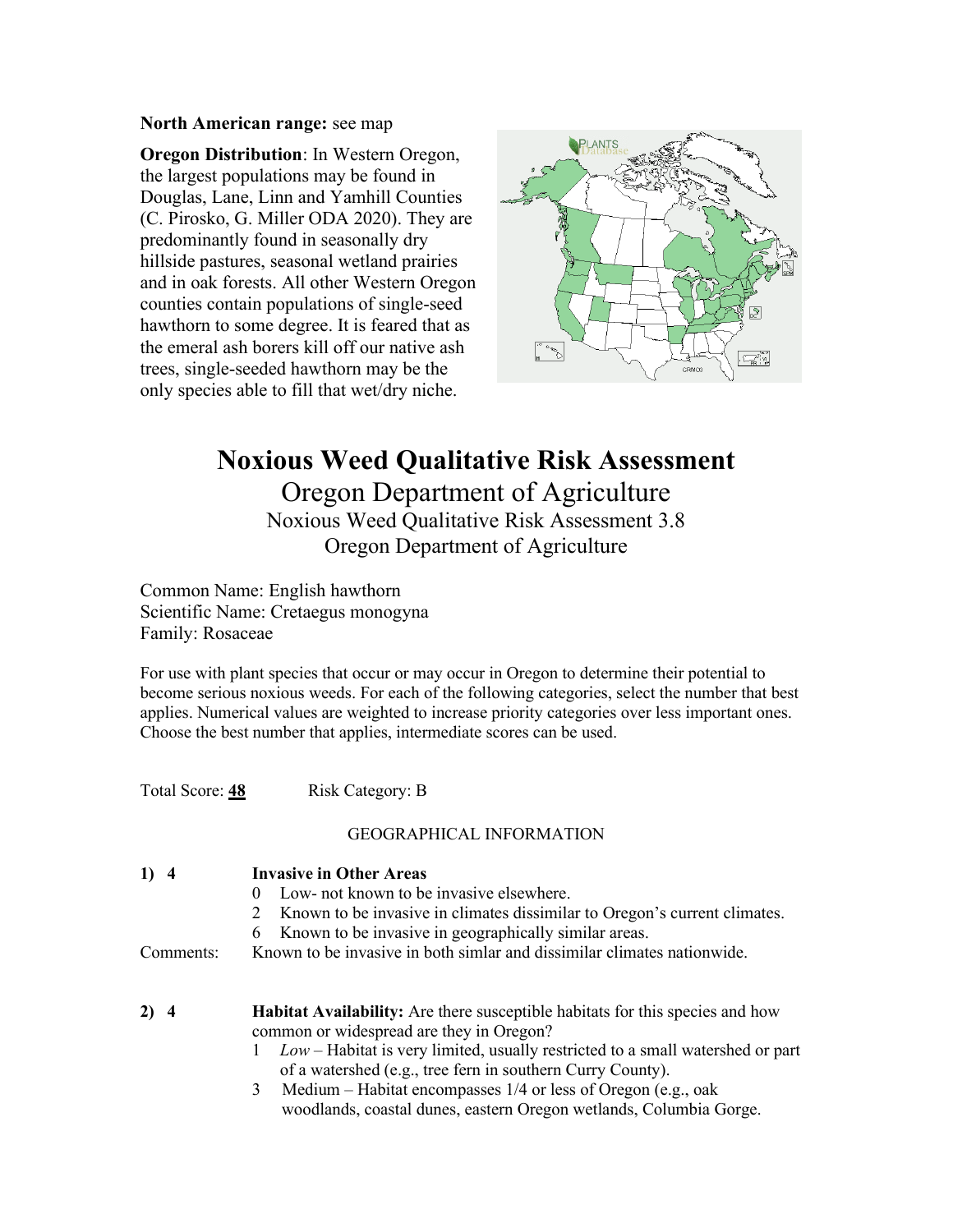6 *High* – Habitat covers large regions or multiple counties, or is limited to a few locations of high economic or ecological value (e.g., threatened and endangered species habitat).

Comments: Typically invasive in seasonaly wet/dry poor soils, hillside pastures, oak woodlands and seasonal wet prairies.

**3) 0 Proximity to Oregon**: What is the current distribution of the species?

- 0 *Present* Occurs within Oregon.
- 1 *Distant* Occurs only in distant US regions or foreign countries.
- 3 *Regional* Occurs in Western regions of US but not adjacent to Oregon border.
- 6 *Adjacent* Weedy populations occur adjacent (<50 miles) to Oregon border. Comments: Occurs in Western Oregon.
- **4) 5 Current Distribution**: What is the current distribution of escaped populations in Oregon?
	- 0 *Not present* Not known to occur in Oregon.
	- 1 *Widespread* Throughout much of Oregon (e.g., cheatgrass).
	- 5 *Regional* Abundant (i.e., occurs in eastern, western, central, coastal, areas of Oregon) (e.g., gorse, tansy ragwort).
	- 10 *Limited* Limited to one or a few infestations in state (e.g., kudzu).

Comments: Populations limited to western Oregon.

#### BIOLOGICAL INFORMATION

- **5) 2 Environmental Factors**: Do abiotic (non-living) factors in the environment effect establishment and spread of the species? (e.g., precipitation, drought, temperature, nutrient availability, soil type, slope, aspect, soil moisture, standing or moving water).
	- 1 *Low* Severely confined by abiotic factors.
	- 2 *Medium* Moderately confined by environmental factors
	- 4 *High* Highly adapted to a variety of environmental conditions (e.g., tansy ragwort, Scotch broom).

Comments: Generally abundant in thin, seasonally dry soils. Tolerant of saturated soils in winter.

- **6) 6 Reproductive Traits:** How does this species reproduce? Traits that may allow rapid population increase both on and off site.
	- 0 *Negligible* Not self-fertile, or is dioecious and opposite sex not present.
	- 1 *Low* Reproduction is only by seed, produces few seeds, or seed viability and longevity are low.
	- 3 *Medium* Reproduction is vegetative (e.g., by root fragments, rhizomes, bulbs, stolons).
	- 3 *Medium* Produces many seeds, and/or seeds of short longevity (< 5 years).
	- 5 *High* Produces many seeds and/or seeds of moderate longevity (5-10 years) (e.g., tansy ragwort).
	- 6 *Very high* Has two or more reproductive traits (e.g., seeds are long-lived >10 years and spreads by rhizomes).

Comments: Seed production is prolific and the hard seeds are long lived.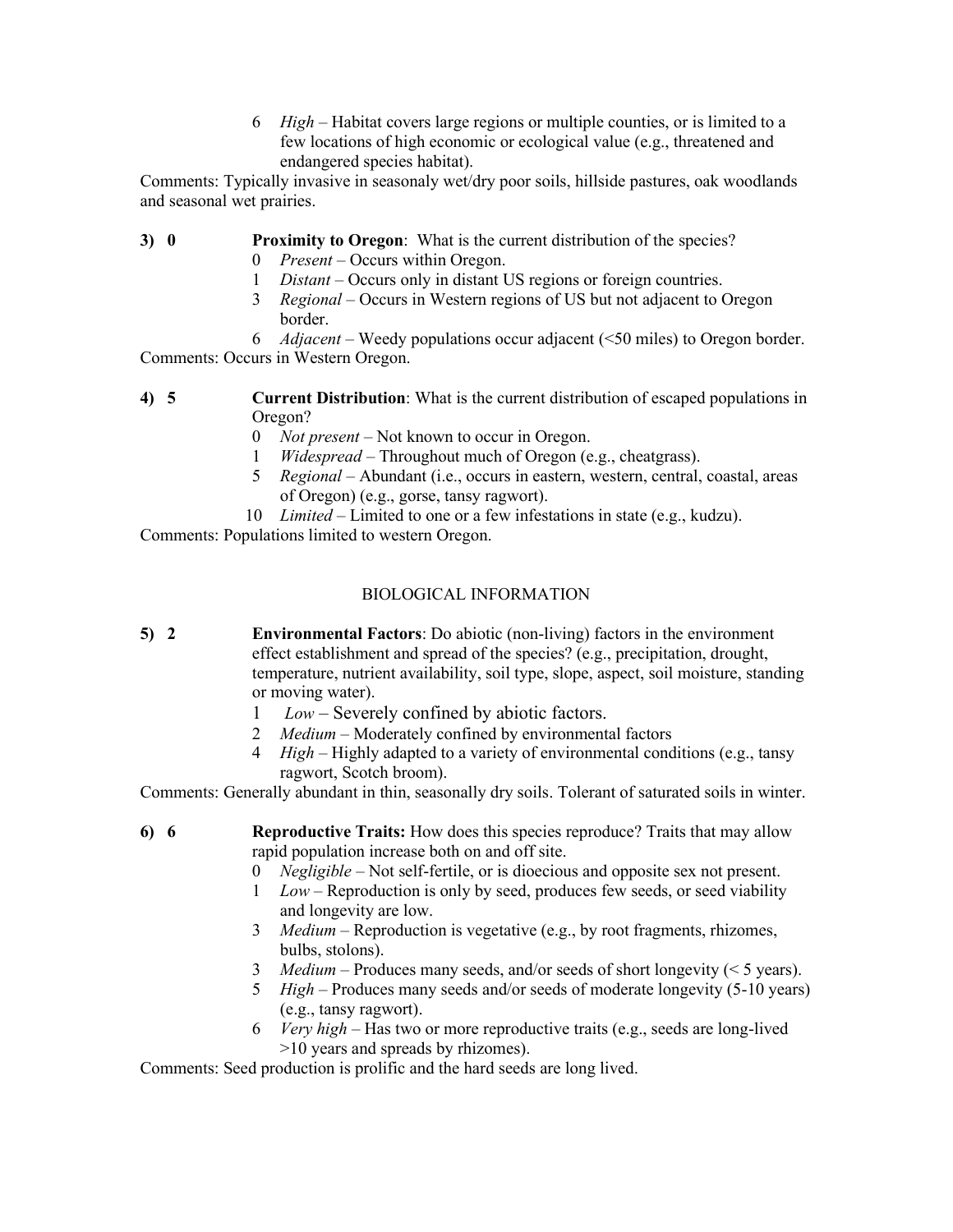- **7) 4 Biological Factors:** Do biotic (living) factors restrict or aid establishment and spread of the species? (What is the interaction of plant competition, natural enemies, native herbivores, pollinators, and pathogens with species?)
	- *Negligible* Host plant not present for parasitic species.
	- 1 *Low* Biotic factors highly suppress reproduction or heavily damage plant for an extended period (e.g., biocontrol agent on tansy ragwort).
	- 2 *Medium* Biotic factors partially restrict or moderately impact growth and reproduction, impacts sporadic or short-lived.
	- 4 *High* Few biotic interactions restrict growth and reproduction. Species expresses full growth and reproductive potential.

Comments: Plants are fairly resistant to grazing and insect attack.

#### **8) 3 Reproductive Potential and Spread After Establishment - Non-human Factors:** How well can the species spread by natural means?

- 0 *Negligible*  No potential for natural spread in Oregon (e.g., ornamental plants outside of climate zone).
- 1 *Low* Low potential for local spread within a year, has moderate reproductive potential or some mobility of propagules (e.g., propagules transported locally by animals, water movement in lakes or ponds, not wind blown).
- 3 *Medium* Moderate potential for natural spread with either high reproductive potential or highly mobile propagules (e.g., propagules spread by moving water, or dispersed over longer distances by animals) (e.g., perennial pepperweed).
- 5 *High*  Potential for rapid natural spread throughout the susceptible range, high reproductive capacity and highly mobile propagules. Seeds are wind dispersed over large areas (e.g., rush skeletonweed).

Comments: Birds are the primary seed dispersal agent.

- **9) 1 Potential of Species to be Spread by Humans**. What human activities contribute to spread of species? Examples include: interstate or international commerce; contaminated commodities; packing materials or products; vehicles, boats, or equipment movement; logging or farming; road maintenance; intentional introductions of ornamental and horticultural species, or biofuel production.
	- 1 *Low* Potential for introduction or movement minimal (e.g., species not traded or sold, or species not found in agricultural commodities, gravel or other commercial products).
	- 3 *Medium*  Potential for introduction or off-site movement moderate (e.g., not widely propagated, not highly popular, with limited market potential; may be a localized contaminant of gravel, landscape products, or other commercial products) (e.g., lesser celandine, Canada thistle).
	- 5 *High*  Potential to be introduced or moved within state high (e.g., species widely propagated and sold; propagules common contaminant of agricultural commodities or commercial products; high potential for movement by contaminated vehicles and equipment, or by recreational activities) (e.g., butterfly bush, spotted knapweed, Eurasian watermilfoil).

Comments: Humans are not a significant means of dispersal.

## IMPACT INFORMATION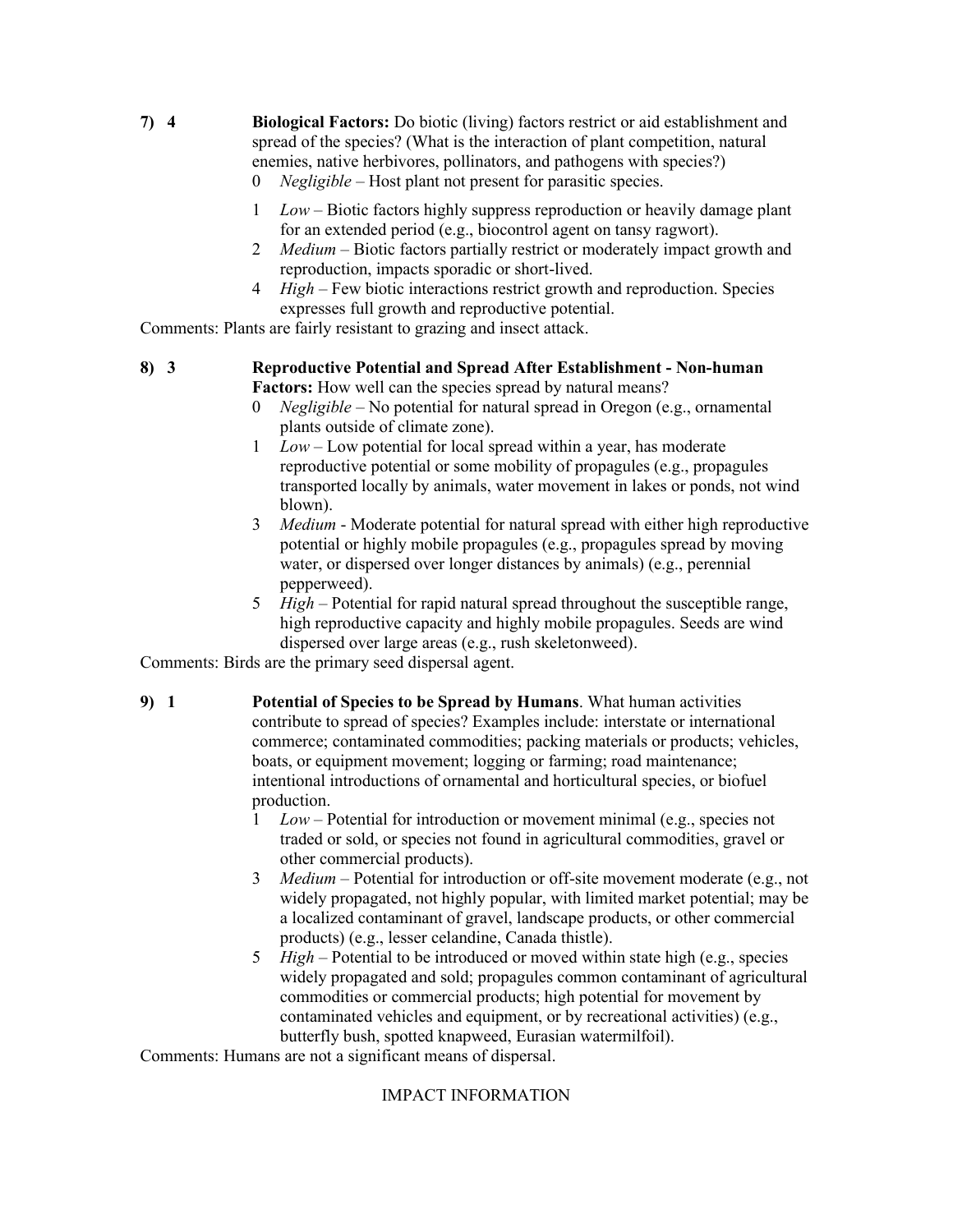#### **10) 5 Economic Impact**: What impact does/can the species have on Oregon's agriculture and economy?

- 0 *Negligible* Causes few, if any, economic impacts.
- 1 *Low* Potential to, or causes low economic impact to agriculture; may impact urban areas (e.g., puncture vine, pokeweed).
- 5 *Medium* Potential to, or causes moderate impacts to urban areas, right-ofway maintenance, property values, recreational activities, reduces rangeland productivity (e.g., English ivy, Himalayan blackberry, cheatgrass).
- 10 *High*  Potential to, or causes high impacts in agricultural, livestock, fisheries, or timber production by reducing yield, commodity value, or increasing production costs (e.g., gorse, rush skeleton weed, leafy spurge).

Comments: Plant causes moderate impacts to dryland pasture production. Localized infestations may cause higher financial impacts to grazing lands.

- **11)** 4 **Environmental Impact**: What risks or harm to the environment does this species pose? Plant may cause negative impacts on ecosystem function, structure, and biodiversity of plant or fish and wildlife habitat; may put desired species at risk.
	- 0 *Negligible*  None of the above impacts probable.
	- 1 *Low* Can or does cause few or minor environmental impacts, or impacts occur in degraded or highly disturbed habitats.
	- 4 *Medium*  Species can or does cause moderate impacts in less critical habitats (e.g., urban areas, sagebrush/ juniper stands).
	- 6 *High*  Species can or does cause significant impacts in several of the above categories. Plant causes severe impacts to limited or priority habitats (e.g., aquatic, riparian zones, salt marsh; or T&E species sites).

Comments: Plant can cause significant modification to seasonal prairie wetlands by converting them to dense tree thickets.

- **12) 1 Impact on Health:** What is the impact of this species on human, animal, and livestock health? (e.g., poisonous if ingested, contact dermatitis, acute and chronic toxicity to livestock, toxic sap, injurious spines or prickles, causes allergy symptoms.
	- 0 *Negligible* Has no impact on human or animal health.
	- 2 *Low*  May cause minor health problems of short duration, minor allergy symptoms (e.g., leafy spurge).
	- 4 *Medium*  May cause severe allergy problems, death or severe health problems through chronic toxicity, spines or toxic sap may cause significant injury. (e.g., giant hogweed, tansy ragwort).
	- 6 *High* Causes death from ingestion of small amounts, acute toxicity (e.g. poison hemlock).

Comments: The spiny trees may cause physical injury to livestock that graze in highly infested pastures.

## CONTROL INFORMATION

- **13) 5 Probability of Detection at Point of Introduction**: How likely is detection of species after introduction and naturalization in Oregon?
	- 1 *Low*  Grows where probability of early detection is high, showy and easily recognized by public; access to habitat not restricted (e.g., giant hogweed).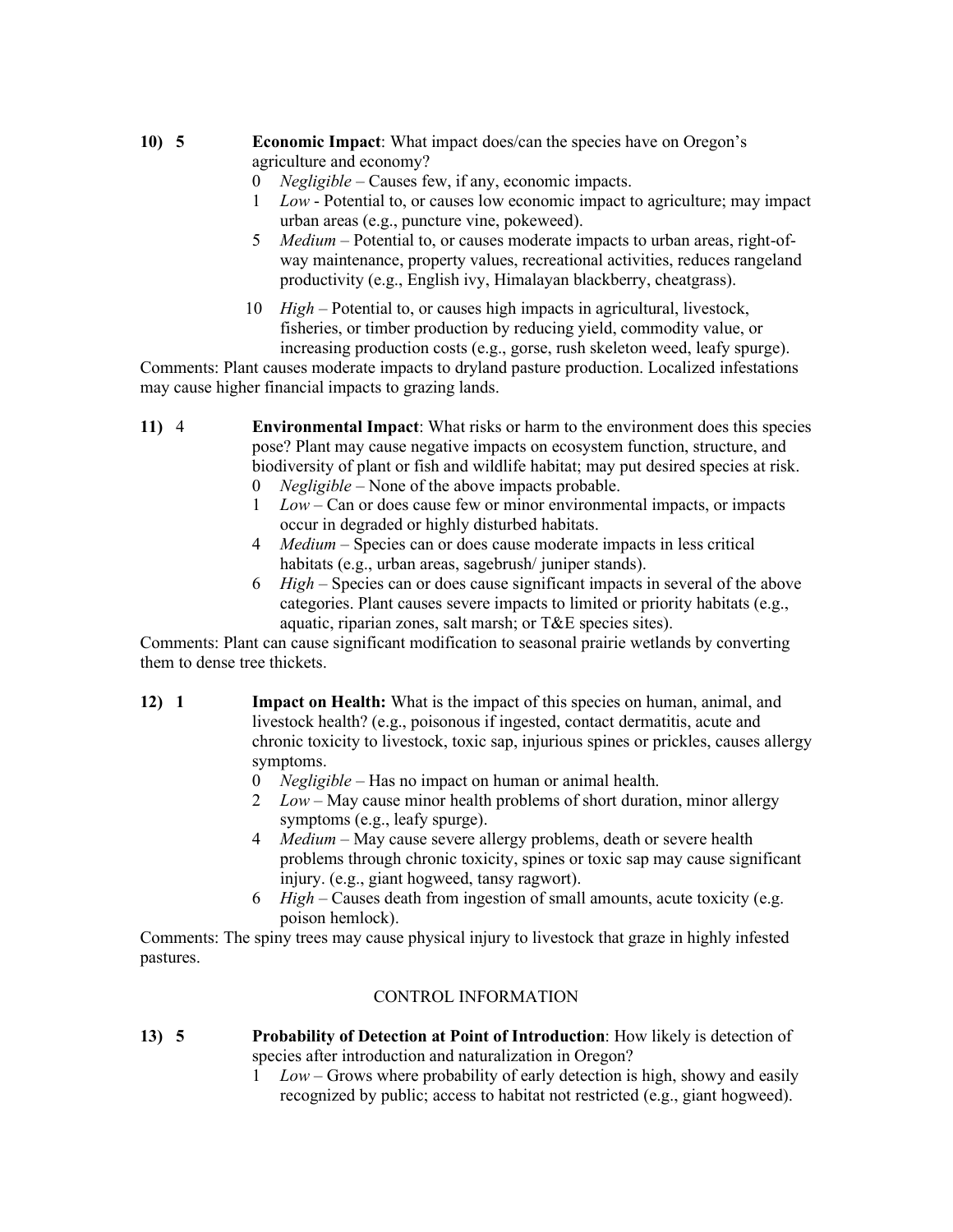- 5 *Medium* Easily identified by weed professionals, ranchers, botanists; some survey and detection infrastructure in place. General public may not recognize or report species (e.g., leafy spurge).
- 10 *High* Probability of initial detection by weed professionals low. Plant shape and form obscure, not showy for much of growing season, introduction probable at remote locations with limited access (e.g., weedy grasses, hawkweeds, skeletonweed).

Comments: Easily identified by weed professionals, ranchers, botanists. May be confused with native hawthorn species.

- **14) 4 Control Efficacy:** What level of control of this species can be expected with proper timing, herbicides, equipment, and biological control agents?
	- 1 *Negligible* Easily controlled by common non-chemical control measures (e.g., mowing, tillage, pulling, and cutting; biocontrol is very effective at reducing seed production and plant density) (e.g., tansy ragwort).
	- 2 *Low*  Somewhat difficult to control, generally requires herbicide treatment (e.g., mechanical control measures effective at preventing flowering and but not reducing plant density; herbicide applications provide a high rate of control in a single application; biocontrol provides partial control).
	- 4 *Medium*  Treatment options marginally effective or costly. Tillage and mowing increase plant density (e.g., causes tillering, rapid regrowth, spread from root fragments). Chemical control is marginally effective. Crop damage occurs or significant non-target impacts result from maximum control rates. Biocontrol agents ineffective.
	- 6 *High* No effective treatments known or control costs very expensive. Species may occur in large water bodies or river systems where containment and complete control are not achievable. Political or legal issues may prevent effective control.

Comments: Control costs are generally high. Each tree must be treted individually. Mowing is not effective.

Category Scores: 13 Geographic score (Add scores 1-4) 16 Biological Score (Add lines 5-9) 10 Impact Score (Add lines 10-12) 9 Control Score (Add Lines 13-14)

 $\mathcal{L}_\text{max} = \mathcal{L}_\text{max} = \mathcal{L}_\text{max} = \mathcal{L}_\text{max} = \mathcal{L}_\text{max} = \mathcal{L}_\text{max} = \mathcal{L}_\text{max} = \mathcal{L}_\text{max} = \mathcal{L}_\text{max} = \mathcal{L}_\text{max} = \mathcal{L}_\text{max} = \mathcal{L}_\text{max} = \mathcal{L}_\text{max} = \mathcal{L}_\text{max} = \mathcal{L}_\text{max} = \mathcal{L}_\text{max} = \mathcal{L}_\text{max} = \mathcal{L}_\text{max} = \mathcal{$ 

 $\mathcal{L}_\text{max} = \frac{1}{2} \sum_{i=1}^n \mathcal{L}_\text{max}(\mathbf{z}_i - \mathbf{z}_i)$ 

48 Total Score (Add scores 1-14 and list on front of form)

Risk Category:  $55-90 = A$  24-54 = B < 24 = unlisted.

This Risk Assessment was modified by ODA from the USDA-APHIS Risk Assessment for the introduction of new plant species. V3.8 2/19/2016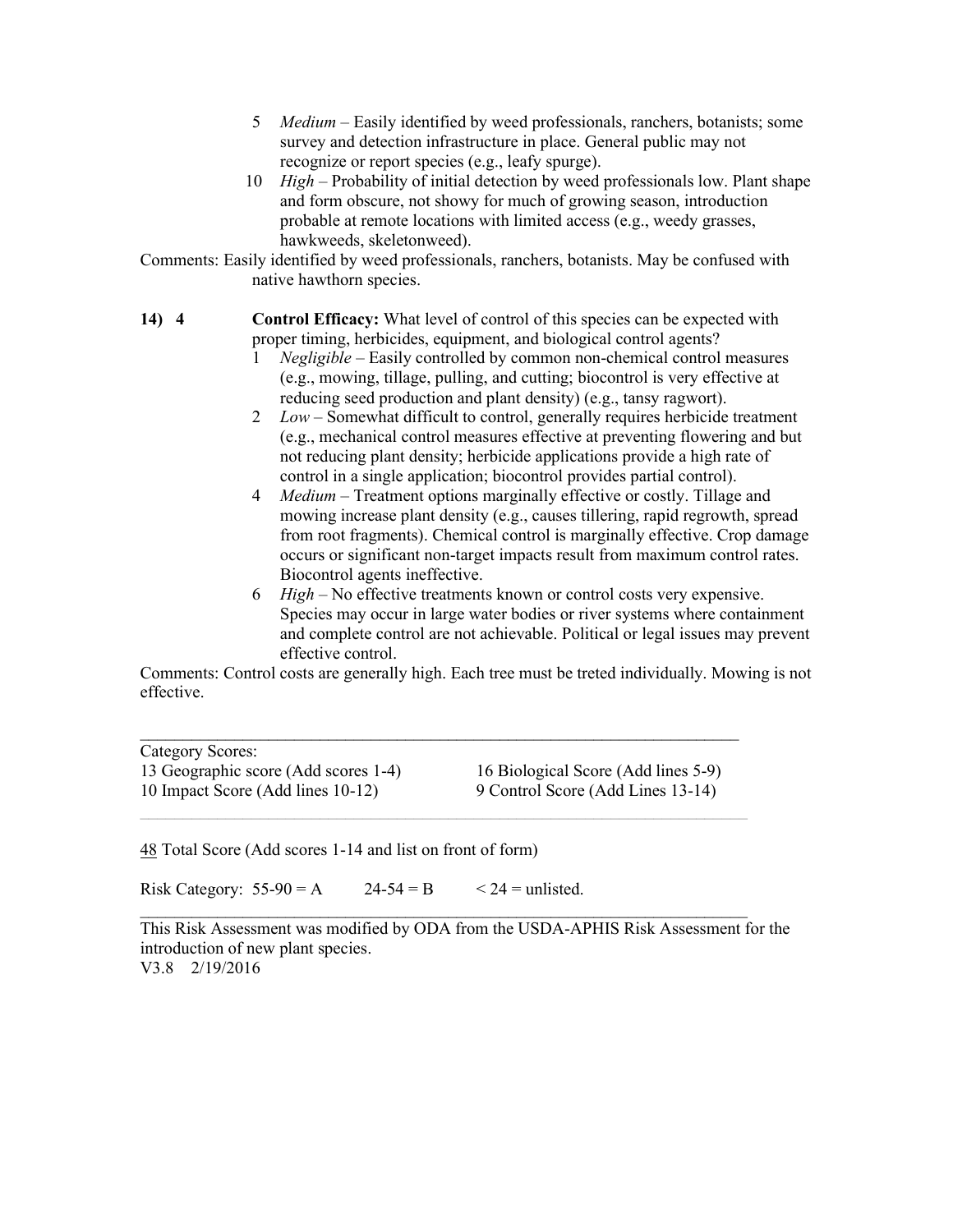# **OREGON DEPARTMENT OF AGRICULTURE NOXIOUS WEED RATING SYSTEM**

One-seeded hawthorn Crataegus monogyna **Common Name Scientific Name**

#### **Points Category**

- **1.** \_2\_\_\_ **Detrimental Effects:** Circle *all* that apply, enter *number* of circles 1. **Health**: Causes poisoning or injury to humans or animals
	- 2. **Competition**: **strongly competitive with crops, forage, or native flora**
	- 3. **Host**: host of pathogens and/or pests of crops or forage
	- 4. **Contamination**: causes economic loss as a contaminate in seeds and/or feeds

5. **Interference: interferes with recreation, transportation, harvest, land value, or wildlife and livestock movement**

- **2. 3 Reproduction and Capacity for spread** Circle the number that best describes
	- 1. Few seeds, not wind blown, spreads slowly
	- 2. Many seeds, slow spread
	- **3. Many seeds, spreads quickly by vehicles or animals**
	- 4. Windblown seed, or spreading rhizomes, or water borne

5. Many wind-blown seeds, high seed longevity, spreading rhizomes, perennials

- **3.**  $\frac{4}{2}$  **Difficulty to Control** Circle the number that best describes, enter
	- 1. Easily controlled with tillage or by competitive plants
	- 2. Requires moderate control, tillage, competition or herbicides
	- 3. Herbicides generally required, or intensive management practices
	- 4. **Intensive management generally gives marginal control**
	- 5. No management works well, spreading out of control
- **4.** \_\_2\_\_ **Distribution** Circle the number that best describes, enter
	- 1. Widely distributed throughout the state in susceptible habitat

# 2**. Regionally abundant in a part of the state, 5 or more counties, more than 1/2 of a county**

3. Abundant throughout 1-4 counties, or 1/4 of a county, or several watersheds

4. Contained in only 1 watershed, or less than 5 square miles gross infestation

5. Isolated infestation less than 640 acres, more than 10 acres